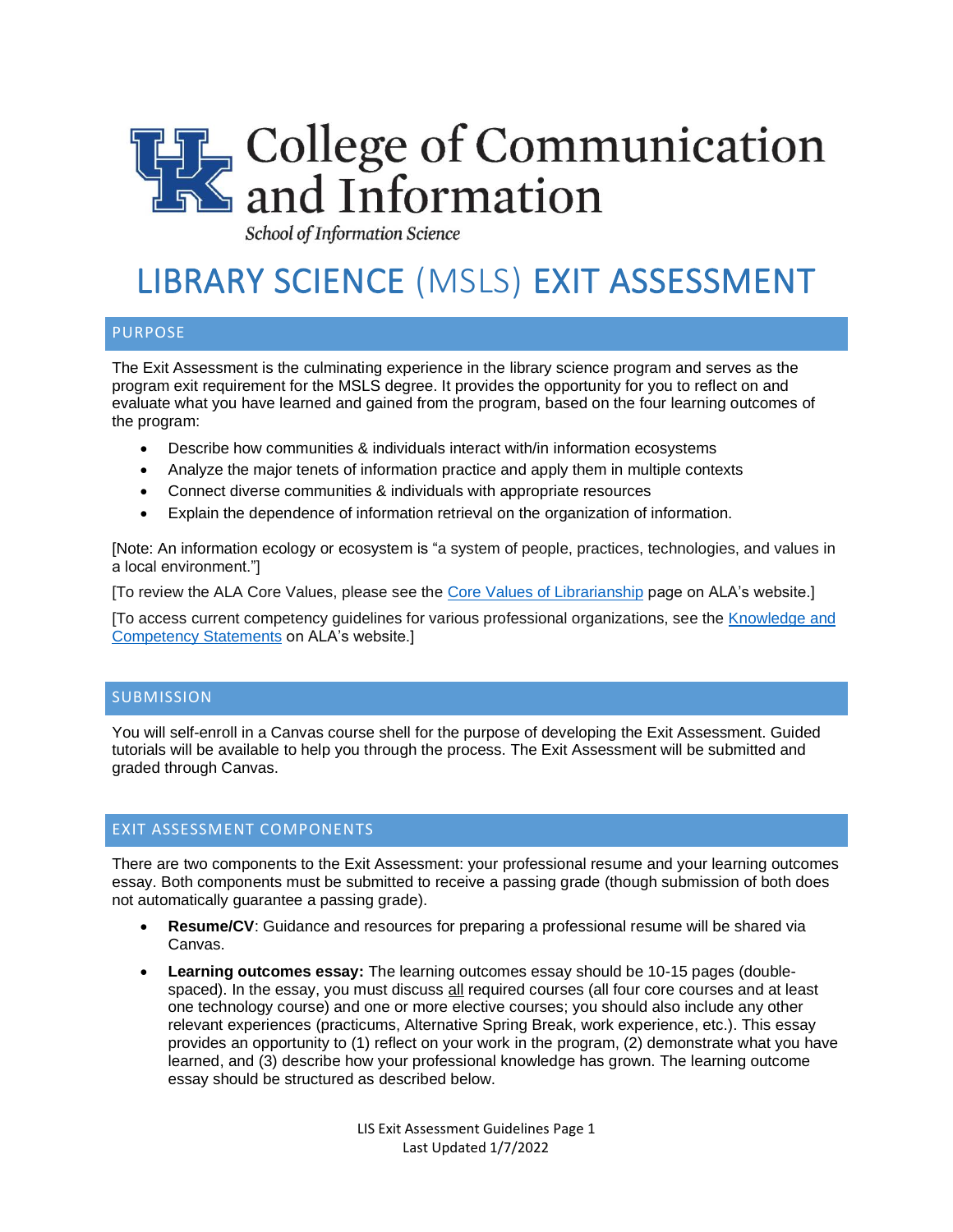## COMPONENTS OF LEARNING OUTCOMES ESSAY

- **Introduction**
- Personal goals/motivations for seeking the MSLS degree
- Discussion of concentration area(s) and reasons for focusing on it
- Learning Outcomes reflection: for *each* of the four outcomes describe:
	- The knowledge and skills pertaining to the learning outcome with which you entered the program
	- What you learned in the core courses pertaining to the learning outcome, synthesizing this into a well-rounded discussion
	- Your current knowledge of and comfort with the learning outcome using examples from other courses and experiences
	- Your future plans to continue mastering the learning outcome
- Discussion of plans for continuing education beyond the four learning outcomes
- Conclusion (overall summary)

## TIMELINE FOR EXIT ASSESSMENT DEVELOPMENT

- **Throughout the program:** As you take core courses, you will complete assignments that contribute to your grasp of the four learning outcomes. This will continue with the electives that you choose. You are encouraged to keep notes that reflect on how the various assignments pertain to, and help advance your understanding of, the four learning outcomes.
- **Within the first 30 days of your final semester**: You must submit graduation paperwork and notify your adviser that you plan to submit the Exit Assessment.
- **At least two weeks before the Exit Assessment due date**: Submit your Exit Assessment to your adviser for review. Your adviser will review the two components of the Exit Assessment (your resume and your learning outcomes essay) and provide input.
- **Exit Assessment due date:** You will submit your Exit Assessment by the due date posted at the beginning of each semester on the listserv and on the School website. Note that once you share your Exit Assessment for review in the Canvas shell, it is considered your final submission and it will be graded.
- **Two weeks after the Exit Assessment due date:** You will receive your final pass/fail grade for the Exit Assessment.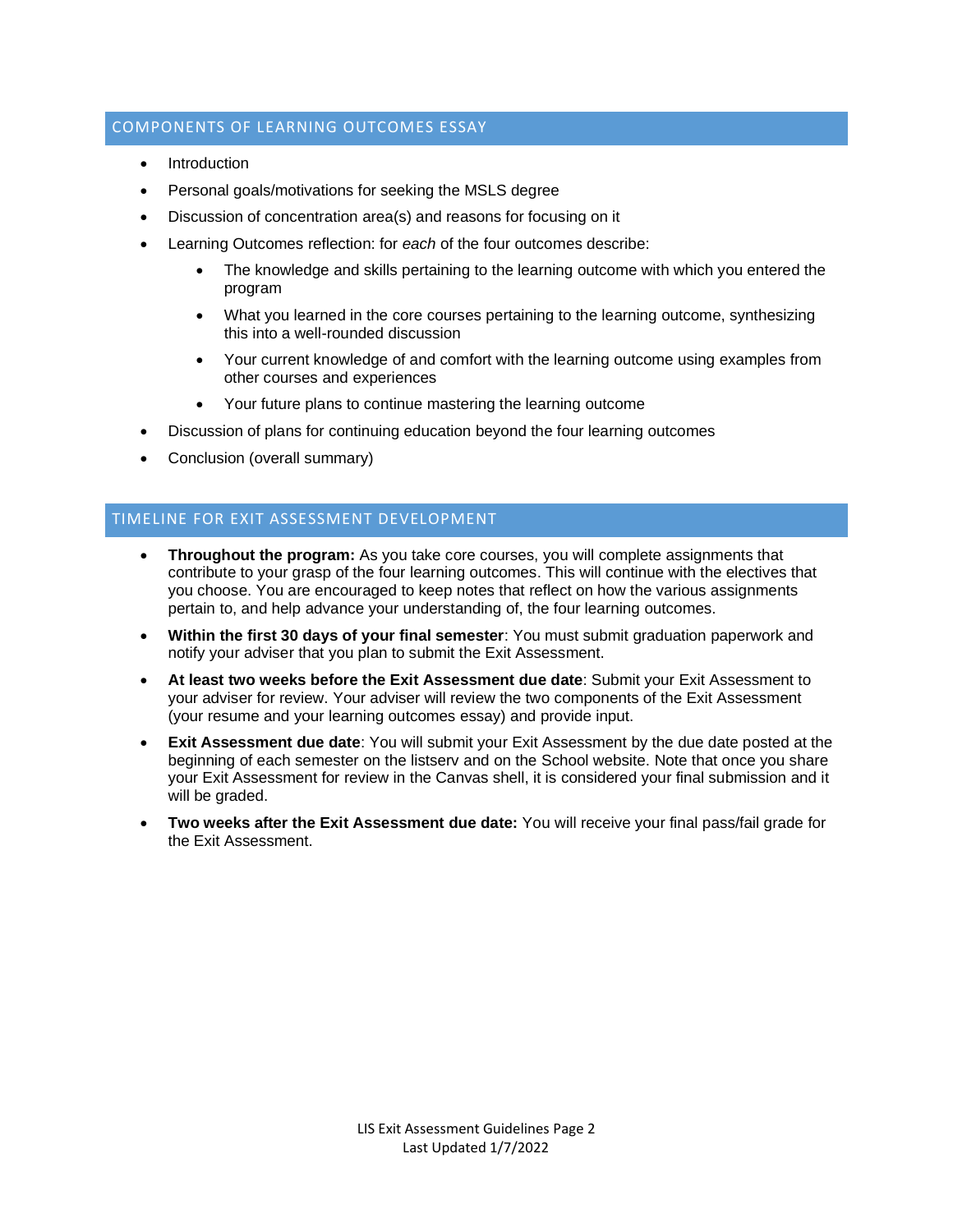## CONNECTING COURSES TO PROGRAM LEARNING OUTCOMES

The charts below should help you connect courses (both core and elective) to the program learning outcomes. Note: these are suggestions. If you see a connection that is not mapped below, you can explain that in your learning outcomes essay.

| <b>Program Learning Outcome</b>                                                              | <b>Courses Covering the Outcome</b>                                          |  |  |
|----------------------------------------------------------------------------------------------|------------------------------------------------------------------------------|--|--|
| 1. Describe how communities &                                                                | 600, 603, 625, 626, 627, 634, 636, 640, 644, 645, 646,                       |  |  |
| individuals interact with/in information                                                     | 647, 648, 659, 665, 668, 672, 676, 690, 695, Study                           |  |  |
| ecosystems.                                                                                  | Abroad                                                                       |  |  |
| 2. Analyze the major tenets of                                                               | 600, 601, 602, 603, 610, 611, 621, 625, 627, 629, 636,                       |  |  |
| information practice and apply them in                                                       | 640, 643, 644, 647, 648, 658, 659, 661, 662, 672, 676,                       |  |  |
| multiple contexts.                                                                           | 690, 695, Study Abroad                                                       |  |  |
| 3. Connect diverse communities &                                                             | 600, 603, 608, 610, 611, 612, 613, 614, 644, 645, 646,                       |  |  |
| individuals with appropriate resources.                                                      | 647, 648, 659, 672, 676, 690, 695, Study Abroad                              |  |  |
| 4. Explain the dependence of<br>information retrieval on the organization<br>of information. | 601, 602, 626, 630, 634, 636, 638, 658, 661, 662, 665,<br>668, 672, 690, 695 |  |  |

In addition, here is a chart mapping core course assignments to the program learning outcomes. This chart can be used *for reference* while completing the Exit Assessment\*:

| <b>Program learning outcome</b>                                                                   | 600                                                          | 601                                                                                                                | 602                                                                                                    | 603                 |
|---------------------------------------------------------------------------------------------------|--------------------------------------------------------------|--------------------------------------------------------------------------------------------------------------------|--------------------------------------------------------------------------------------------------------|---------------------|
| 1. Describe how<br>communities & individuals<br>interact with/in information<br>ecosystems.       | <b>Information Ecology</b><br>Paper                          |                                                                                                                    |                                                                                                        | Final<br>Reflection |
| 2. Analyze the major tenets<br>of information practice and<br>apply them in multiple<br>contexts. | Community<br>Engagement<br>Activity<br><b>Elevator Pitch</b> | Searching Library<br><b>Online Databases</b>                                                                       | Omeka Digital<br>Library<br><b>Authority Control</b><br><b>Principles Papers</b><br><b>Final Paper</b> | Strategic<br>Plan   |
| 3. Connect diverse<br>communities & individuals<br>with appropriate resources.                    |                                                              | Searching OPAC<br><b>Systems</b><br>Searching Digital<br>Libraries                                                 |                                                                                                        | Strategic<br>Plan   |
| 4. Explain the dependence<br>of information retrieval on<br>the organization of<br>information.   |                                                              | Searching Library<br><b>Online Databases</b><br>Searching OPAC<br><b>Systems</b><br>Searching Digital<br>Libraries | Crosswalk<br><b>Authority Control</b><br>Essay                                                         |                     |

\*Depending on your semester and year of matriculation, your core course works may be different from the examples charted here. *You should discuss whichever core course works you completed in your classes in program and their connections to the current program learning outcomes.*

> LIS Exit Assessment Guidelines Page 3 Last Updated 1/7/2022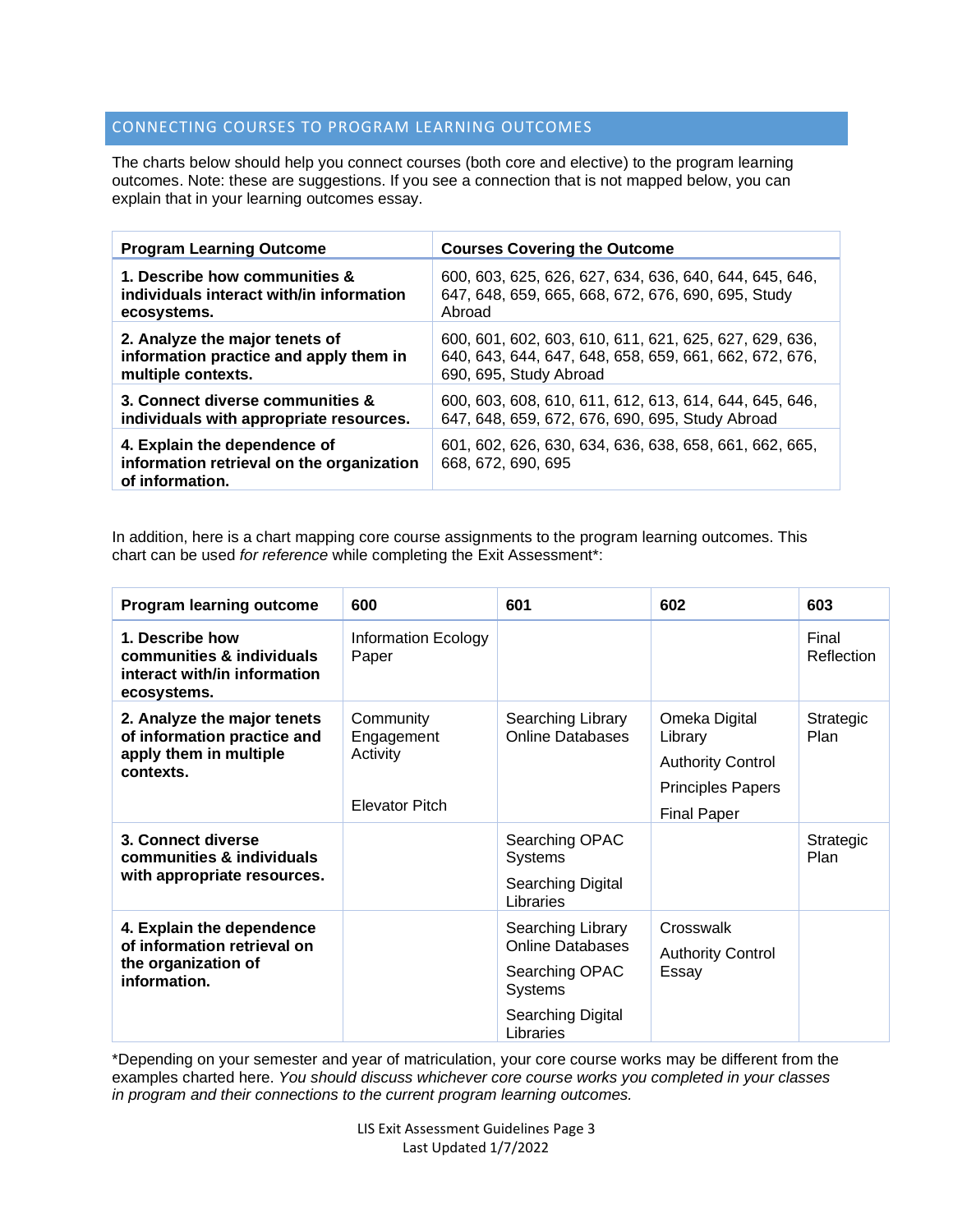## FACULTY ROLE IN THE EXIT ASSESSMENT

The faculty have two roles in the Exit Assessment process. They may advise you on the elements of your Exit Assessment, and they will grade the final Exit Assessment.

- **Advising:** Your adviser can give you feedback **one time** on your Exit Assessment prior to final submission; if you desire feedback, you must submit the Exit Assessment to your adviser at least two weeks prior to final submission (see the timeline above). It is expected that you will submit your best effort to your adviser for their review. The adviser does not serve as your editor and will not do line-by-line corrections.
- **Grading:** The Exit Assessment is graded Pass/Fail only. Your adviser and one other faculty member will grade it. Both the resume and learning outcomes essay must be included for the Exit Assessment to be considered complete; incomplete Exit Assessments will not be graded. The learning outcomes essay is graded on both content and the quality of the writing (see rubric below). You will be notified of the result only when the Exit Assessment has been fully graded, and you should not expect detailed commentary on the Exit Assessment beyond the Pass/Fail grade.

| <b>GRADING RUBRIC FOR THE EXIT ASSESSMENT</b>    |                                |                                                                                                                                       |                                                                                                                                                                                                                                                                          |                                                                                                                                                                                                                                                                   |                                                                                                                                                                           |
|--------------------------------------------------|--------------------------------|---------------------------------------------------------------------------------------------------------------------------------------|--------------------------------------------------------------------------------------------------------------------------------------------------------------------------------------------------------------------------------------------------------------------------|-------------------------------------------------------------------------------------------------------------------------------------------------------------------------------------------------------------------------------------------------------------------|---------------------------------------------------------------------------------------------------------------------------------------------------------------------------|
|                                                  | <b>Criteria</b>                | Exemplary (3)                                                                                                                         | Target (2)                                                                                                                                                                                                                                                               | Acceptable (1)                                                                                                                                                                                                                                                    | <b>Unacceptable</b><br>(0)                                                                                                                                                |
| For each<br>Learning<br><b>Outcome</b><br>#1-#4: | Analysis                       | →<br>A score of<br>exemplary<br>exceeds<br>target<br>expectations<br>for criteria<br>area (see next<br>column right)<br>$\rightarrow$ | The reflection moves<br>beyond simple<br>description of the<br>relevant coursework<br>to an analysis of how<br>the course work<br>contributed to student<br>understanding of self<br>and the program<br>learning outcome.                                                | The reflection<br>demonstrates<br>student attempts to<br>analyze the<br>experience but<br>analysis lacks<br>depth.                                                                                                                                                | Reflection does<br>not move beyond<br>description of the<br>learning<br>experience(s).                                                                                    |
|                                                  | <i><b>Interconnections</b></i> |                                                                                                                                       | The reflection<br>explicitly discusses<br>the connection<br>between content<br>learned in the core<br>courses, in other<br>courses, and<br>professional goals.<br>If relevant, the<br>reflection includes<br>connections to<br>professional<br>experience.               | The reflection<br>provides some<br>discussion of the<br>connection between<br>content learned in<br>the core courses, in<br>other courses, and<br>professional goals.<br>If relevant, the<br>reflection includes<br>connections to<br>professional<br>experience. | There is little to<br>no attempt to<br>discuss the<br>connection<br>between content<br>learned in the<br>core courses, in<br>other courses.<br>and professional<br>goals. |
|                                                  | Self-awareness                 |                                                                                                                                       | The reflection<br>demonstrates ability<br>of the student to<br>acknowledge own<br>shortcomings,<br>question their own<br>biases, stereotypes,<br>preconceptions,<br>and/or assumptions<br>and describe new<br>ways of thinking as a<br>result of program<br>experiences. | There is some<br>attempt at self-<br>evaluation, but on a<br>whole the reflection<br>lacks depth.                                                                                                                                                                 | There is little to<br>no attempt to<br>self-evaluate                                                                                                                      |

**(continued next page)**

LIS Exit Assessment Guidelines Page 4 Last Updated 1/7/2022